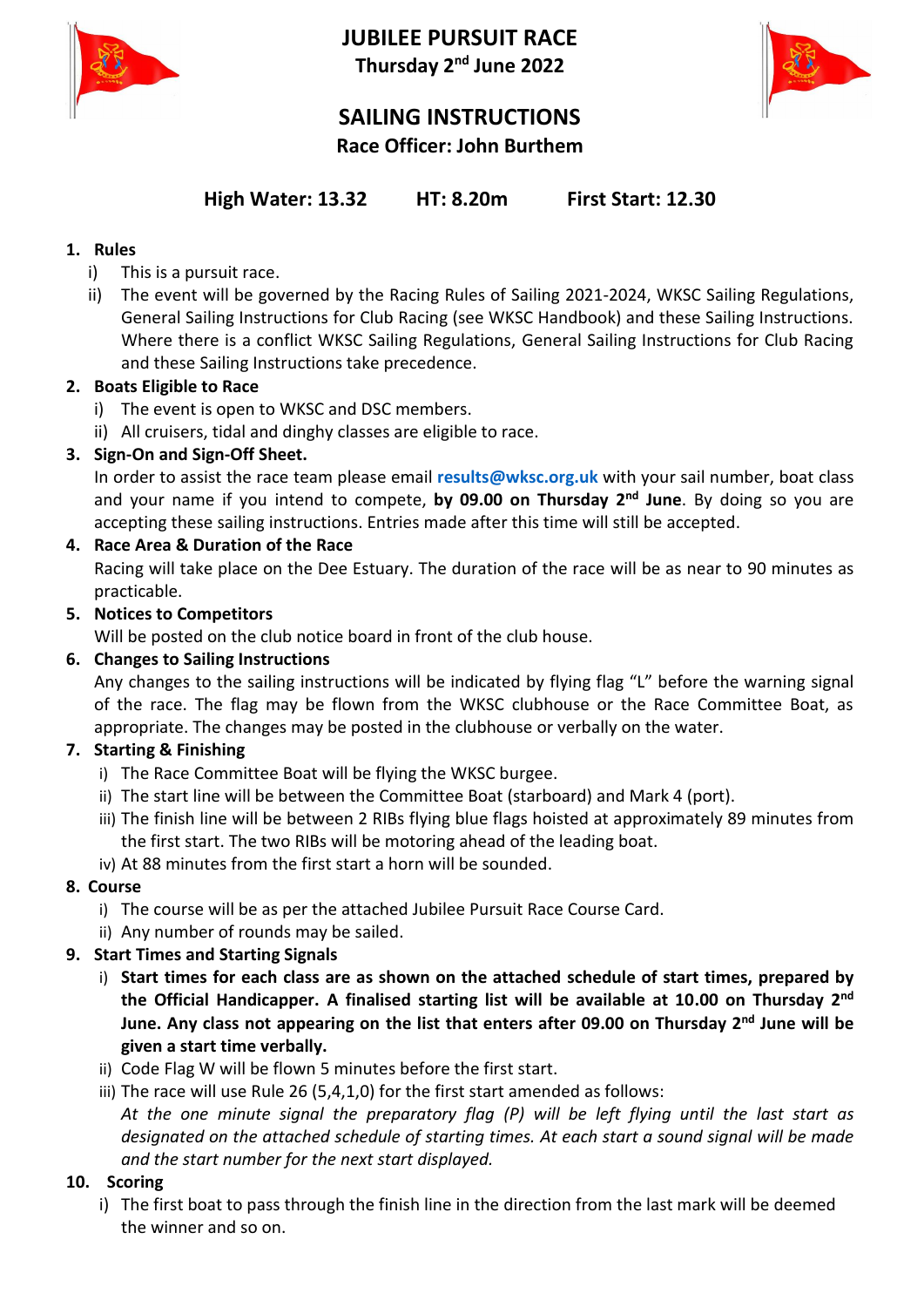- ii) The object of this Pursuit Race is to last for 90 minutes. To help achieve this object, after the leading boat has crossed the finish line, the RIBs will turn and proceed back down the course recording finishing positions.
- iii) Any boat not finishing within 30 minutes of the leading boat will be deemed to have retired.
- iv) If after laying the finish line the leading boat does not cross within 10 minutes the race will be deemed abandoned.

#### **11. Protests**

As per the General WKSC Sailing Instructions for Club Racing.

# **Jean-Louis Simons Sailing Secretary 30/05/2022 V3**



**MARKS:** Marks 1, 2, 3 and 4 are orange pillar buoys. Diagram indicative only, marks are not numbered.

**COURSE:** Mark 1 (Port); Mark 2 (Port); Mark 3 (Port); Mark 4 (Port) Any number of rounds may be sailed.

The Committee Boat will not be a part of the course after your start.

**START LINE:** Between the Committee Boat flying the WKSC burgee (Starboard) and the Start Mark (dan buoy with flag) (Port)

**FINISH AND FINISH LINE**: The object of this Pursuit Race is to last for 90 minutes. To help achieve this object, after the leading boat has crossed the Finish Line, the RIBs will turn and proceed back down the course recording finishing positions.

The Finish Line will be between 2 RIBs flying blue flags hoisted at approximately 89 minutes from the first start. The two RIBs will be motoring ahead of the leading boat.